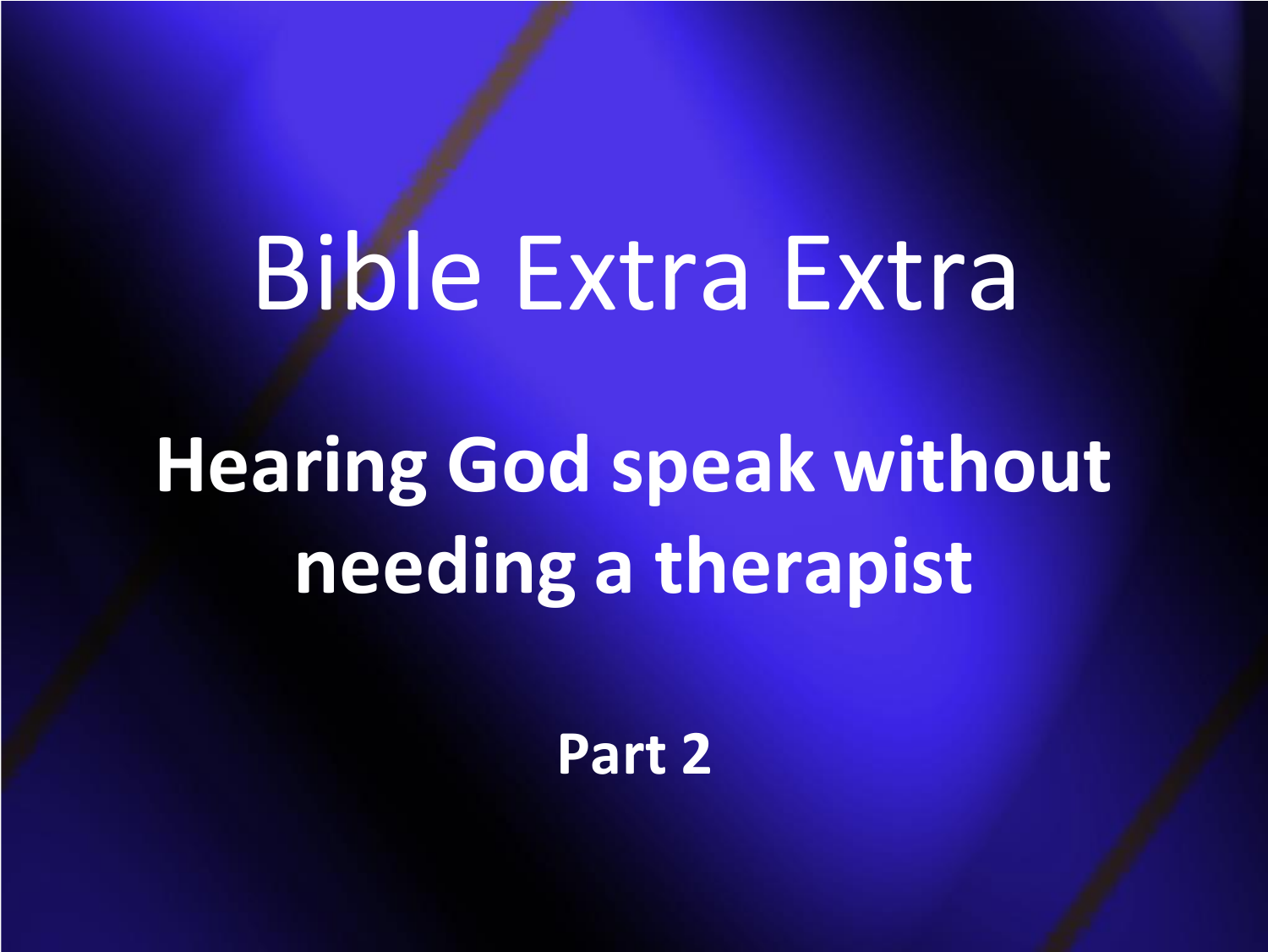## FIRST THINGS FIRST

- **To be WITH Jesus**
- **To look LIKE Jesus**
- To KNOW Him
- To COPY Him
- **To live to PLEASE Jesus** • To OBEY Him
- **To Know & Love God's Word**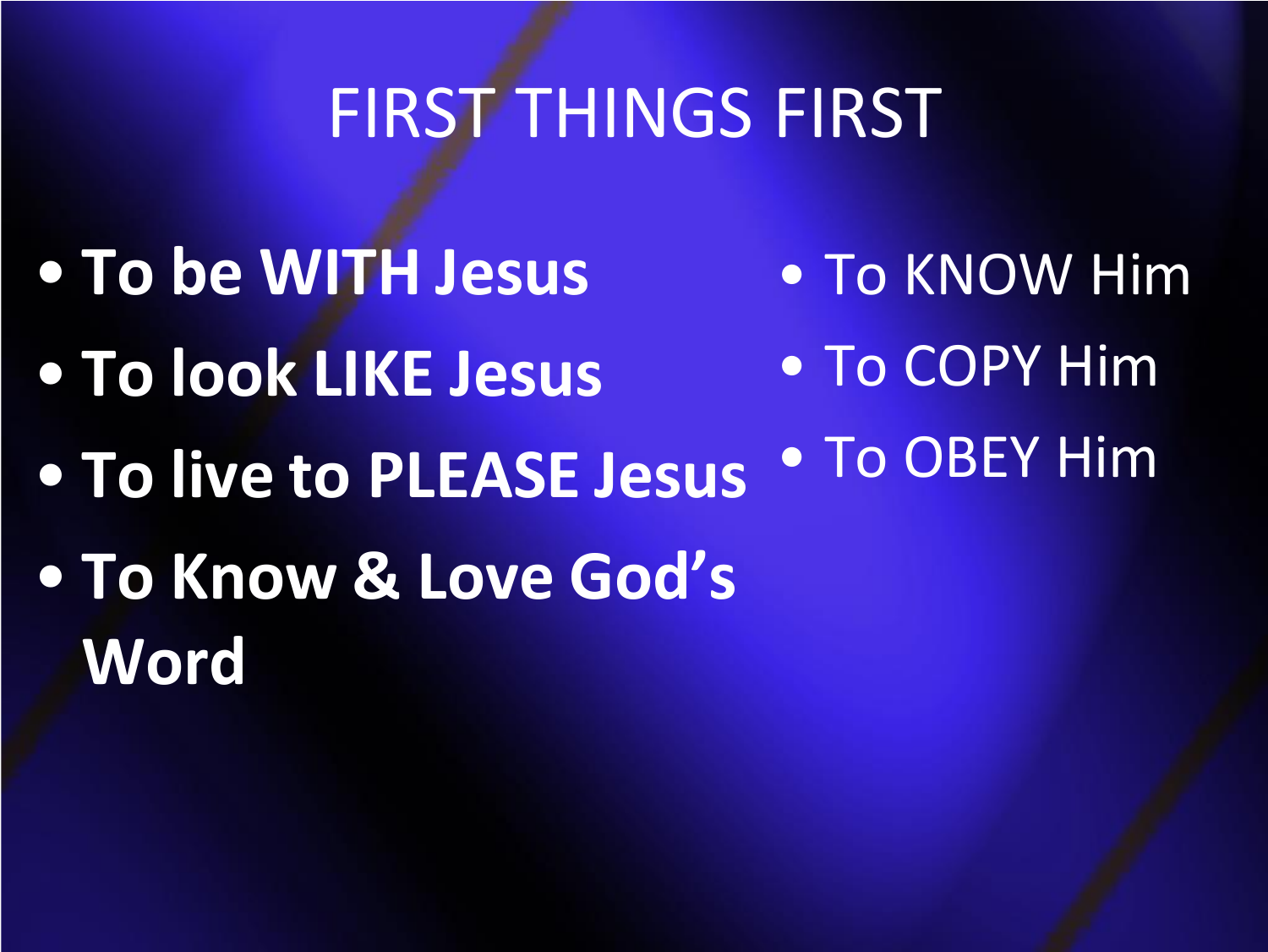#### A Prepared Heart

- An uncluttered heart
- An undivided heart
- A humble heart
- An available life
- Intimacy with Jesus
- An expectant ear
- Do not grieve the Spirit
- In other words Be filled with the Spirit!!!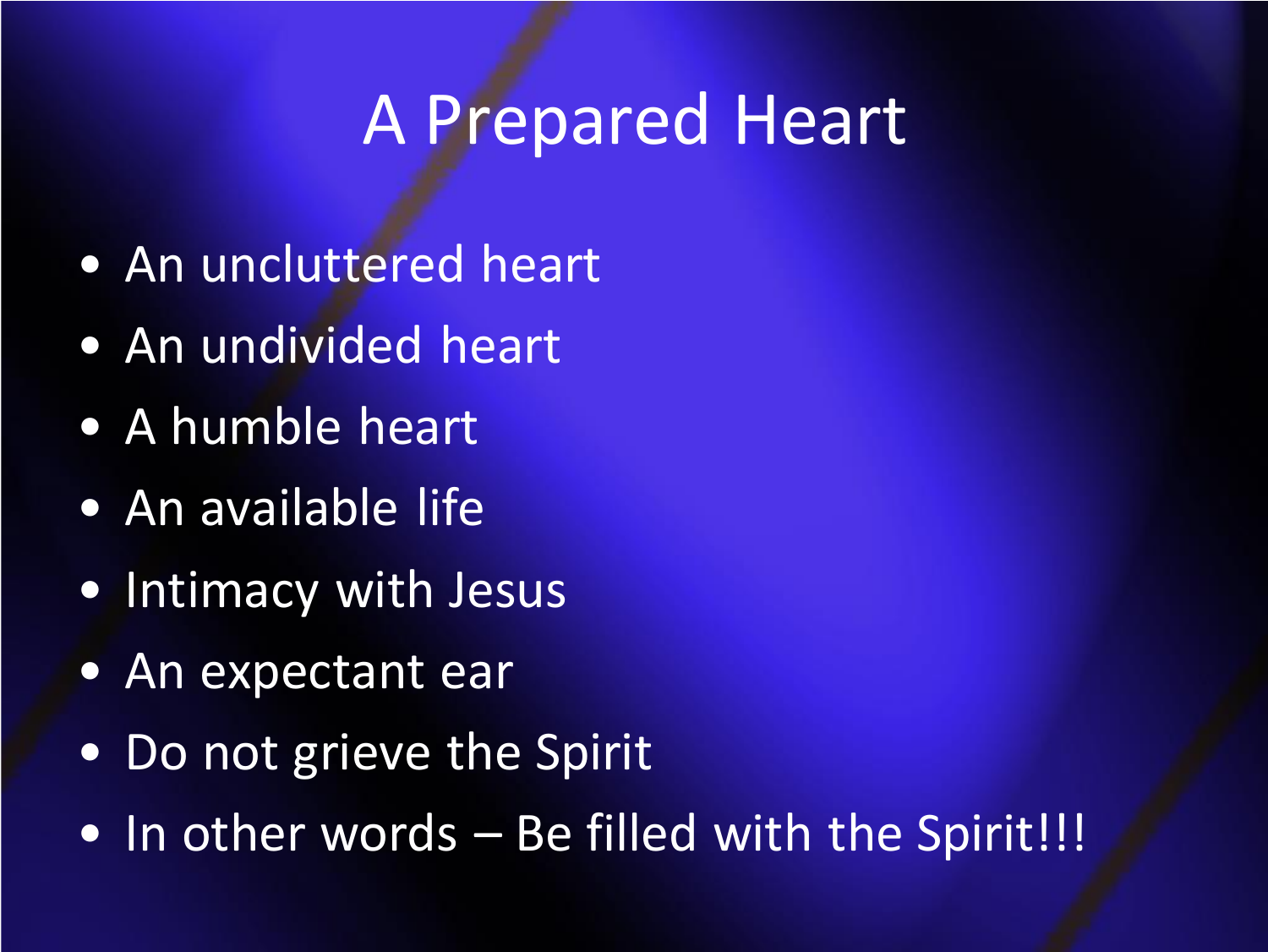# Test everything

- The Character of God
- The Word of God
- God is specific
- God is gentle
- God's message has peace with it
- May contradict the advice of others
- May clash with our own times and plans
- The James 3:17 test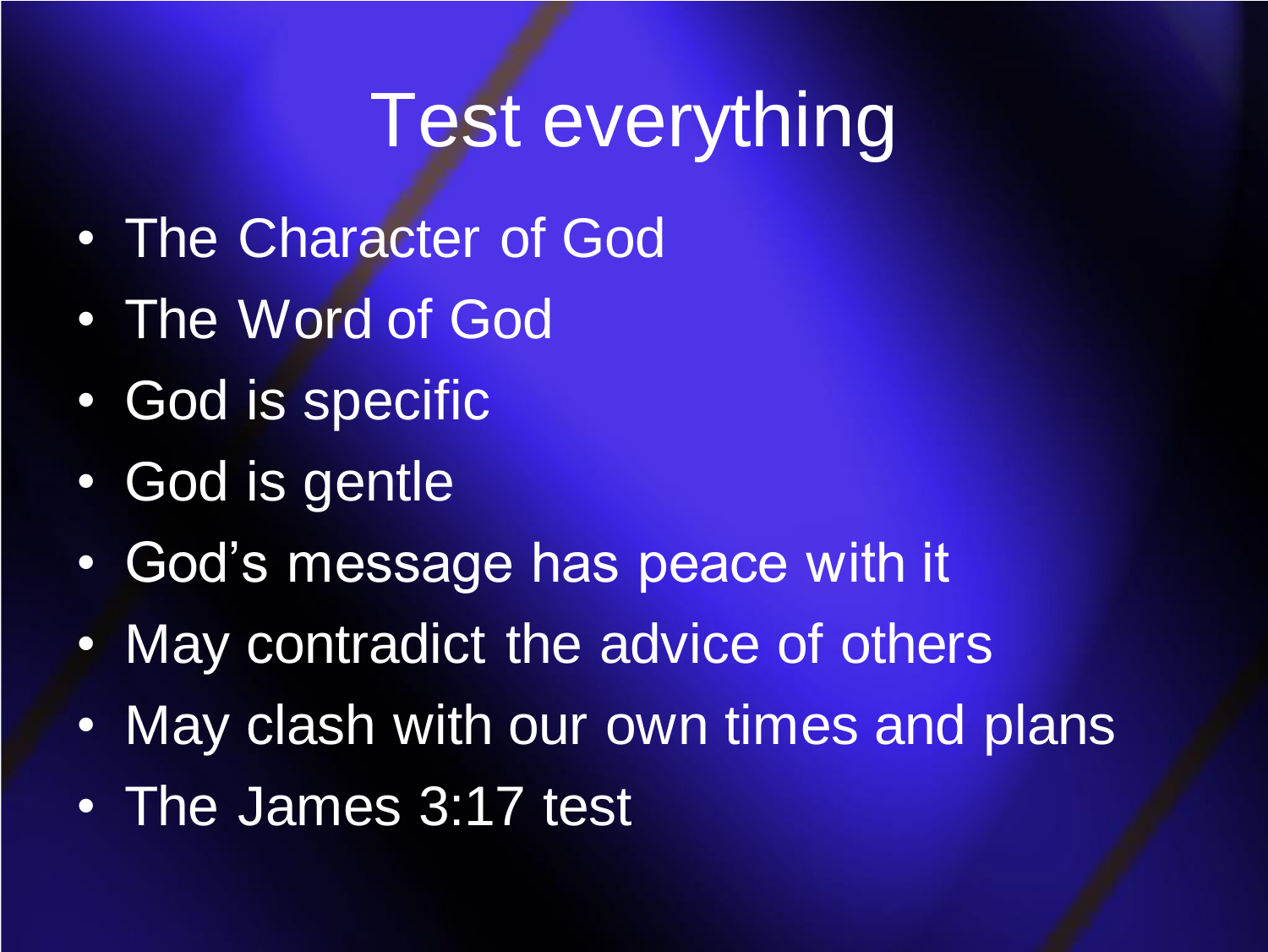But the wisdom that comes from heaven is first of all pure; then peaceloving, considerate, submissive, full of mercy and good fruit, impartial and sincere.

James 3:17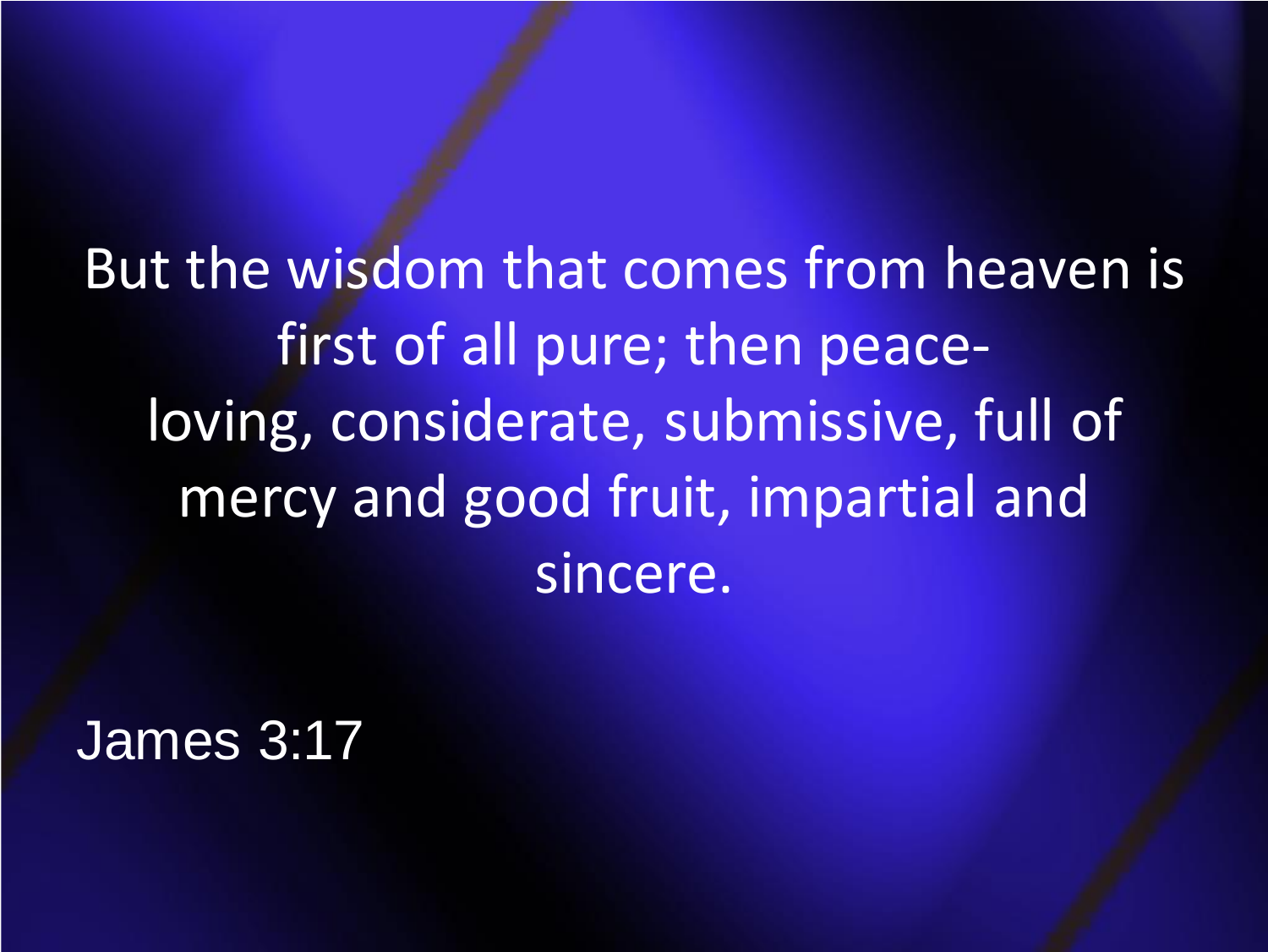# Great Care Needed

- When we need an excuse
- When we want to control
- When we are emotionally involved
- When it's what we really want
- Calls to ministry
- Settling doctrine
- Babies
- Relationships & Marriages